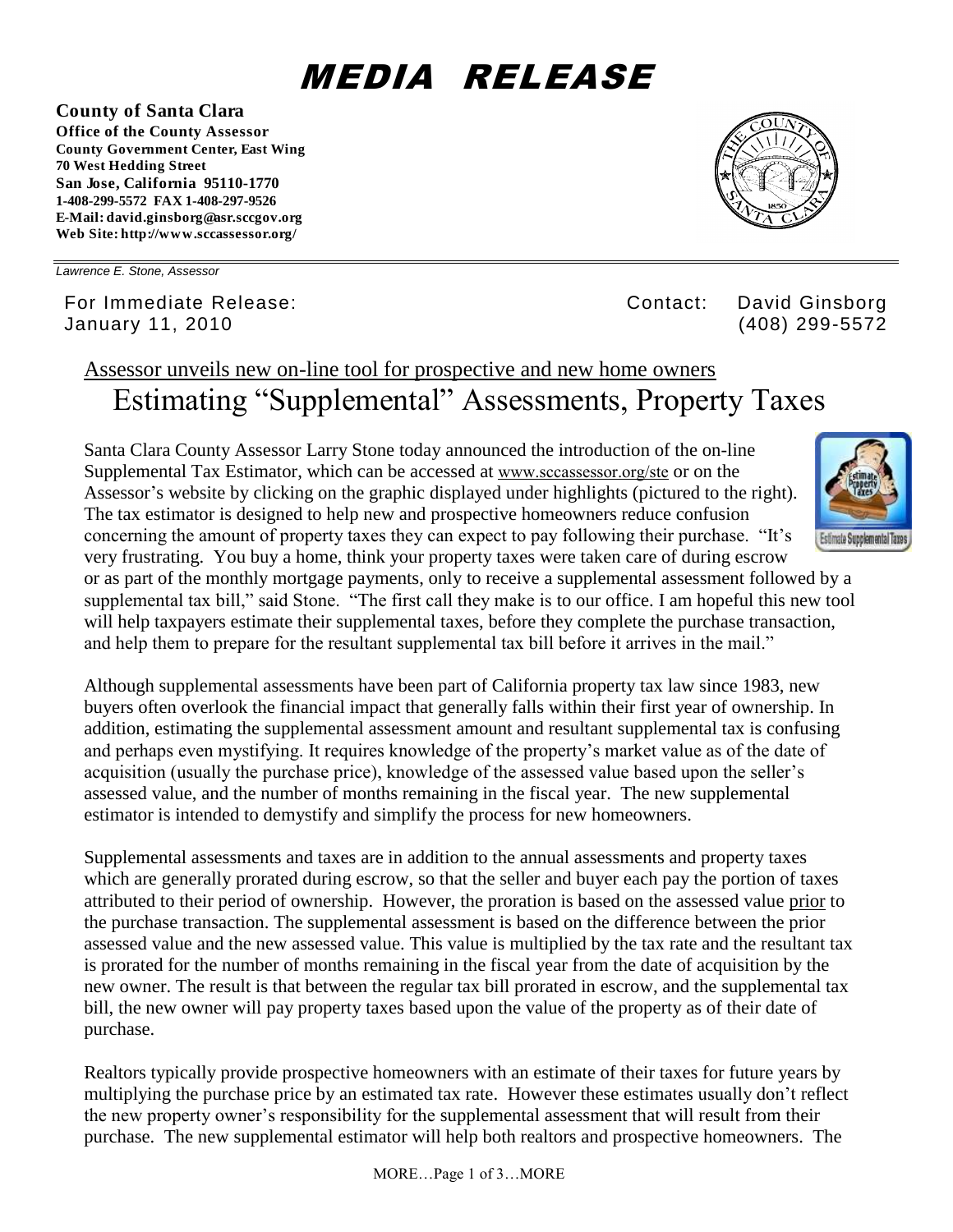Assessor's Media Release Page 2 January 11, 2009

new estimator enables a taxpayer to calculate their estimated taxes based upon their anticipated purchase price and month of acquisition. In addition, it shows the mathematics assisting taxpayers to better understand how supplemental assessments and taxes are calculated by the Assessor and the Tax Collector. It is important to note that this is only an estimate. The property owner must wait for the supplemental tax bill and pay the actual taxes by the due dates.

The Assessor and Tax Collector recognize that receiving the Notice of Supplemental Assessment and the supplemental tax bill often come as an unanticipated surprise. While the Assessor's office is required by law to administer the property tax system in this manner, including the possibility of delivering multiple supplemental notices, we are working continuously to expedite delivery of the supplemental notices and educate real estate professionals about the process. Due to the record number of home foreclosures, distressed sales, efforts to limit the outstanding backlog have been severely limited.

#### **Why are there supplemental assessments?**

Supplemental assessments were created in 1983 to close what was perceived as loopholes and inequities in Proposition 13. Prior to the creation of supplemental assessments, changes in assessed value due to a change in ownership or completion of new construction would not result in higher taxes until the tax year (July 1 to June 30), following the lien date when the new values were placed on the assessment roll. In some instances, taxes on the new assessments would not be collected for up to 21 months. This resulted in serious differences in tax treatment for transactions that may have only been separated by one day. For example, two houses closed escrow, one the day before the annual lien date and the other the day after; the value increase for each change in ownership was \$500,000. The buyer who purchased the day before the lien date would pay taxes on the entire purchase price with the first installment of taxes no later than December 10 that year. The buyer who purchased the day after the lien date would not see the increase in taxes until the tax bill due in December of the following year. If both properties are owned for the same period of time, the buyer who bought a single day before the lien date would pay about \$5,000 more in taxes than the other property owner due only to the differences in the initial transaction date.

#### **Adjusting for time**

With the implementation of supplemental assessments, the increase or decrease in assessed value is taxed from the first of the month following the date of completion of new construction or the change in ownership. That date is referred to as the event date.

An event date between January 1 and May 31 results in two supplemental Assessments and tax bills. The first supplemental assessment bill is from the first of the month following the event date for the remainder of the fiscal year. The second supplemental bill is for the subsequent fiscal year, beginning July 1 after the event date. If the event date is between June 1 and December 31, there will be only one supplemental assessment in effect for the remainder of that fiscal year.

The amount of the supplemental assessment is the increase or decrease in value as of the event date compared to the value that was previously assessed. Supplemental taxes are prorated based on the number of months remaining in the fiscal year, ending June 30. If the new assessment is lower than the prior assessed value a property tax refund results, rather than additional taxes.